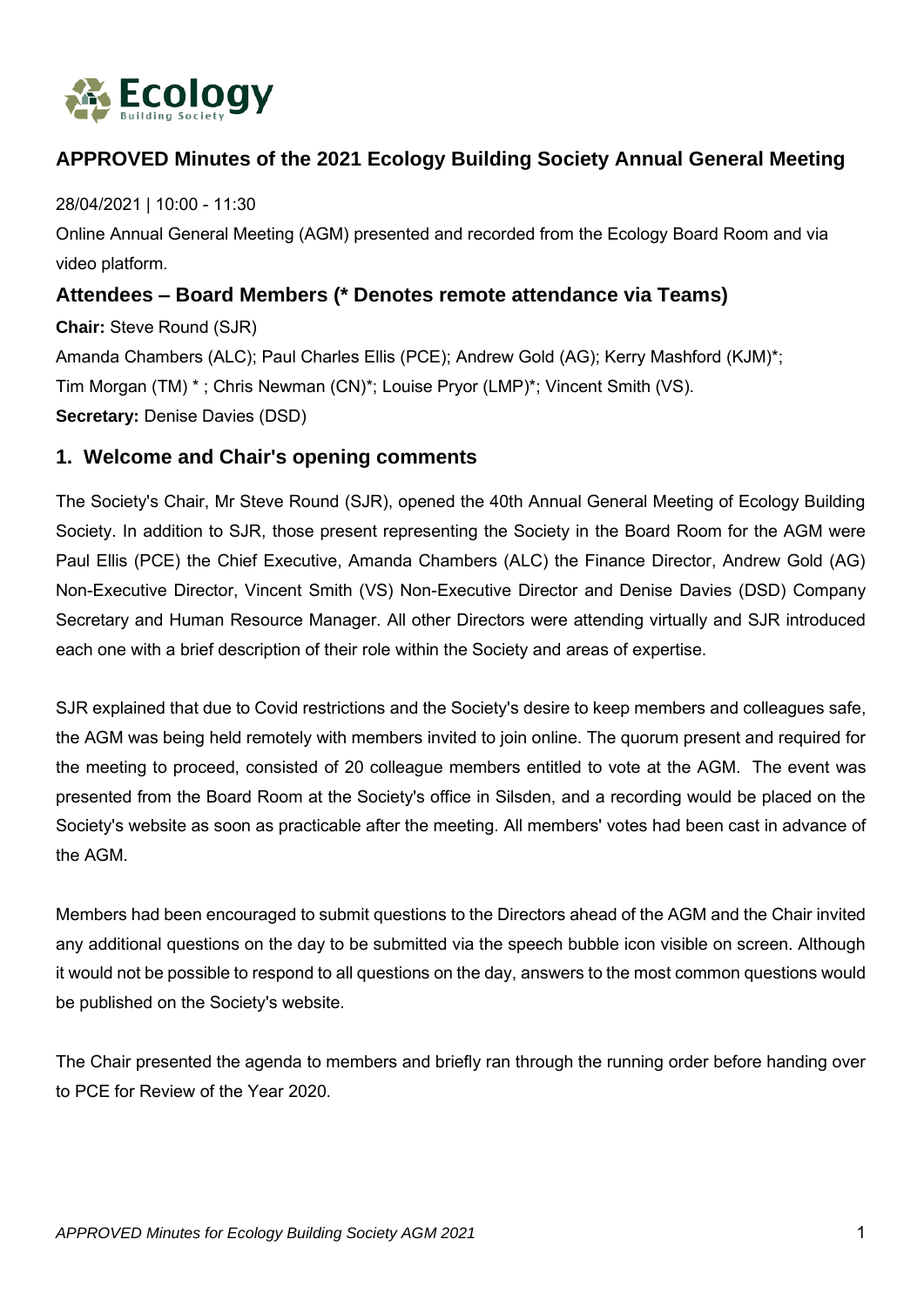## **2. Review of the Year**

PCE gave his review of 2020 with the headline being the Covid-19 pandemic and its ongoing repercussions across the world, which had overshadowed the Society's activities on every level. Despite this, the Society's balance sheet experienced solid growth and maintained profit, or surplus, at a reasonable level despite emergency action from the Bank of England cutting interest rates and the disruption in the housing market.

PCE stated the Society is nothing without excellent colleagues dedicated to its members and the mission, who have provided outstanding service in very trying circumstances, on which there has been a lot of great feedback from members. All colleagues had risen to the challenge of remote working, with adjustments in systems and working patterns enabling the Society to deliver a full service remotely to members, with PCE expressing particular thanks to the IT Team for making that possible. The benefits of remote and flexible working, not least in carbon emissions from the reduction in colleagues' daily commute to the office, will continue in future with only a part-time return to the office on a rota basis.

The pandemic has not slowed down investment in the Society's infrastructure and also the colleague body and, for the first time, a Sustainability, Research and Innovation Lead role has been recruited to ensure there is a solid theoretical basis for our pronouncements, our policy asks of Government, and maintaining our leadership role in response to the climate crisis, not least in the form of lending solutions on offer which form the main basis of our interventions and positive impact.

PCE was pleased to report that lending levels not only held up, but the year finished with a strong pipeline of new cases fully aligned to mission. The launch of our new offering to support renovation has been well received and is changing the balance of lending, which meets a key objective to improve the efficiency of existing housing stock, contributing to national targets on net zero. These higher lending levels are expected to continue as, in large part, they are a product of personal reflections and changed mindsets across society, with greater awareness on environmental issues as a result of the disruption brought on by the pandemic. There is a deeper understanding that climate is one inter-linked aspect of a wider ecological crisis: crashing biodiversity, loss of pollinators, unsustainable agriculture and destruction of soil fertility, the poisoning of ecosystems by particulates and micro-plastics, destruction of the rainforests, continued air pollution, to name just a few of the facets of the damage conventional economic activity is resulting in.

The Society is focussed on a green recovery which suggests a rapid move to a circular economy, with the creation of green jobs and accelerating the move to renewable energy, with the institution of a national retrofit strategy to systematically overhaul national housing stock, mobilising all parts of the supply chain, including sympathetic finance from lenders. This requires strong and consistent leadership over and above the Government's well-stated intentions which have lacked the capability to deliver, such as was seen with the Green Homes Grant.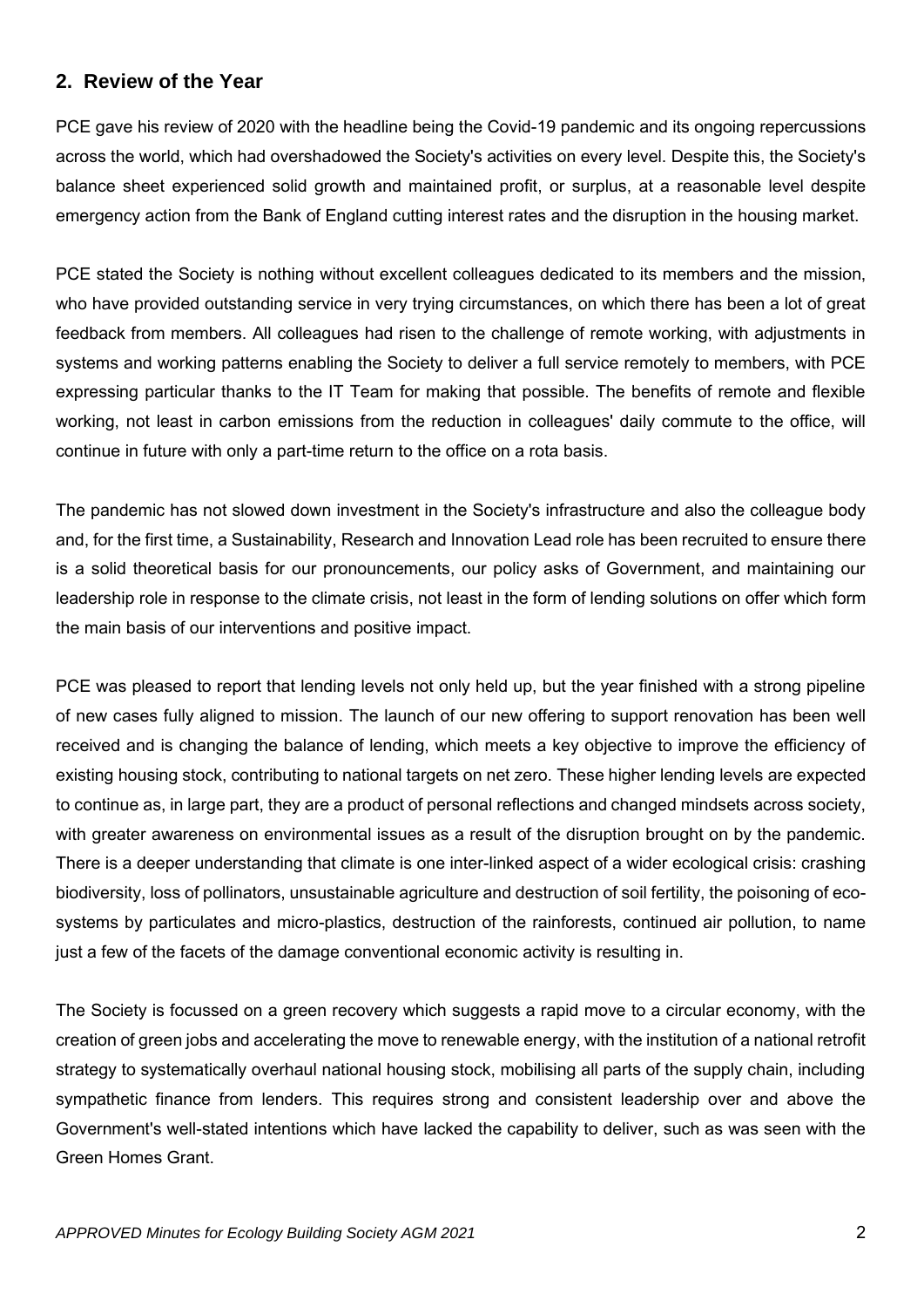With the aim of providing some leadership, Ecology has become the first building society to report annual carbon emissions arising from the residential mortgage lending portfolio, by committing to using the new Global Greenhouse Gas Accounting and Reporting Standard together with international commitments to ensure financed emissions remain compatible with the Paris Climate Agreement. Ecology recently became partners in the GABV Climate Change Commitment, one of 43 founding signatories to the new Net Zero Banking Alliance, initiated by Mark Carney amongst others. The Society has also signed up to the Principles of Responsible Banking of the United Nations Environment Programme Finance Initiative which requires demonstration of business strategy and practice alignment with the Sustainable Development Goals. Such steps not only hold the Society to account but create pressure on other financial institutions to follow suit. More on this can be viewed in the Members Annual Review (pages 14 to 17) which details how these commitments are being developed and measuring the positive impact.

Looking ahead, Ecology aims to provide a strong presence at COP26 later in 2021, to be held in Glasgow. Creation of the Society's 2030 Strategy is underway which will seek members' views via a survey. The Society's strengthened capital base, achieved through core capital deferred shares as permitted by the Building Societies Act, will enable growth in the lending book, investment in digital and operational capabilities, together with additional recruitment to meet the rise in demand for our products. Sound financial performance is required to deliver on these objectives and PCE handed over to ALC to present the 2020 finance review.

### **3. Resolution 1: Approval of the Annual Report and Accounts**

ALC presented the Society's financial performance review for the year-ended 31.12.2020 to the AGM, starting with the key components of the balance sheet.

#### **BALANCE SHEET:**

Against the backdrop of the wider economic slowdown and effective closure of the property market during the first lockdown, the Society continued to build a strong pipeline of new mortgages which generated solid growth in gross lending of £39.3 million.

Redemption activity remained stable with overall mortgage asset growth of 9.43% compared to 14.61% in 2019, taking total mortgage assets to £158.7 million.

The Society continues to attract a strong level of savings balances that supports demand for mortgage lending, prudent levels of liquidity and provides a fair return to members relative to our peers. Savings balances, which consist of shares and amounts owed to other customers, at the end of the year grew to £210.3 million, an increase of 13.55% from £185.3 in 2019. In September 2020, the Society secured £3 million of investment through the issuance of Core Capital Deferred Shares enabling us to accelerate our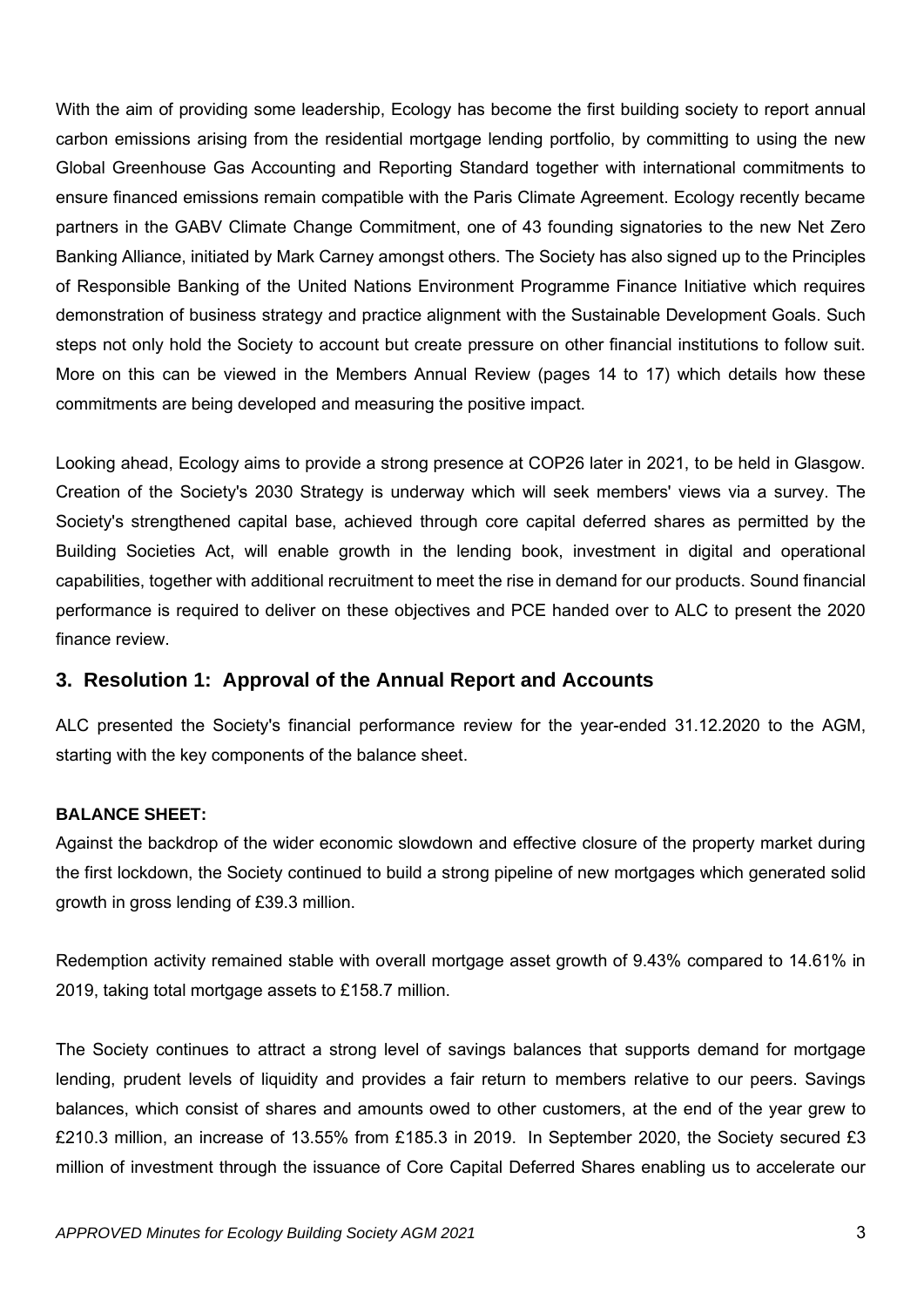future growth prospects. The strong inflow of funds alongside the CCDS investment contributed to an increase in liquid assets of £15.3 million with liquidity ending the year at 30.82% of share and deposit liabilities. On a like-for-like comparison (excluding CCDS), liquidity was 29.45% compared to 26.67% in 2019.

The Society views asset growth as a sign of our success in meeting the needs of our savers and supporting our borrowers to build, renovate or buy sustainable properties. During 2020 the Society's total assets increased by £28.0 million, taking us to over £200 million for the first time, at £226.0 million.

#### **INCOME STATEMENT:**

ALC presented the key elements of the Income Statement, more formally referred to as the statement of comprehensive income. The 0.65% cumulative fall in the Bank of England base rate to 0.10% reduced net interest income during the year to £4.3 million, compared to £4.5 million in 2019. The level of interest payable has remained relatively stable at £2.1 million, resulting in a reduction in overall net margin. As a direct result of the pandemic and the continued economic uncertainty, the Society has taken a prudent approach to assessing the possibility of loss arising on the loan portfolio, together with a review of indicators of deterioration in the value of financial assets, resulting in an increase in overall provisions of £98,000 and £180,000, respectively. The 4.40% increase in the Society's administration expenses to £3.22 million was lower than expected due to the timing of recruitment activity and the deferral of some expenditure because of the pandemic. This resulted in a favourable impact on the Costs to Mean Assets Ratio which reduced to 1.57% from 1.69% in 2019. Whilst impacted by the combination of the unprecedented low interest rate environment and higher provisions referred to previously, the Society continued to invest in digital and operational capability with profits above expectation at £0.524 million. With plans to accelerate investment in digital and operational capacity and capability during 2021, streamlining of processes and delivery to members strategy, this enables us to continue to deliver on our mission from a solid operational base.

#### **RESERVES:**

ALC concluded with a summary of the Society's reserve position, which has grown over the years through sustained profitability. With reference to the orange block shown on the slide, the issuance of the Core Capital Deferred Shares (CCDS) has further enhanced the Society's capital strength, which now totals £15.11 million, compared to £11.69 million in 2019, enabling investment in innovation, accelerated lending, amplifying the Society's voice. The CCDS is a specific type of capital instrument with an entirely discretionary distribution with each investor holding a single vote, preserving the Society's mutual status.

## *Resolution 1 On behalf of the Board, ALC therefore commends the Annual Report and Account for approval by members.*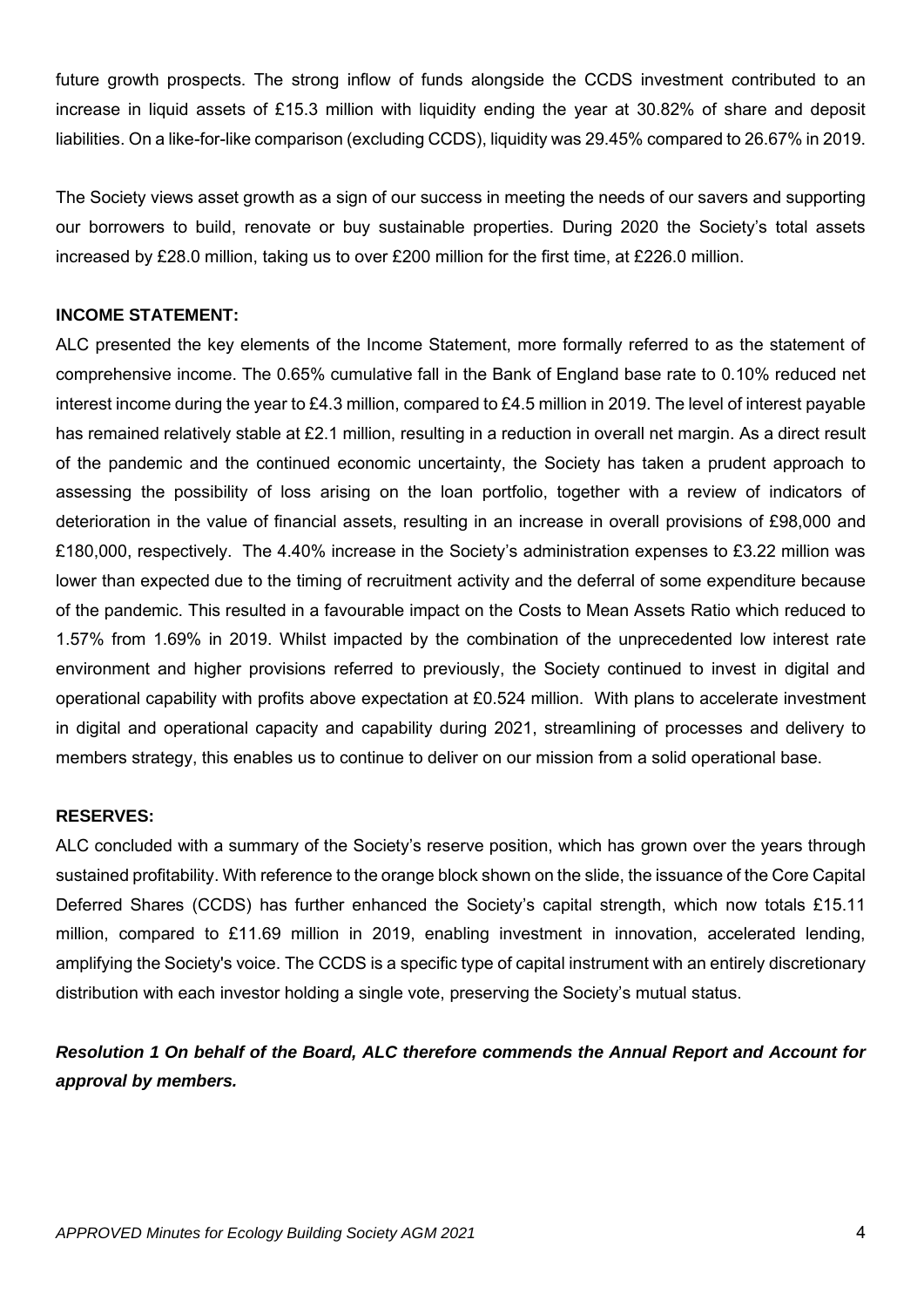# **4. Resolution 2: Re-appointment of auditors**

Tim Morgan (TM), as Non-Executive Director and Chair of the Risk, Audit, Compliance and Ethics Committee (RACE) with responsibility for recommendation of the Society's auditors, presented details to members regarding the annual re-appointment process.

BDO LLP had been appointed as the Society's new auditors last year, with a resolution passed at the 2020 AGM.

*Resolution 2 On behalf of the Board, TM therefore asks members to authorise the re-appointment of BDO LLP, who now have a strong sense of the Society's values having completed a thorough and rigorous first audit.*

# **5. Resolution 3: Approval of the Directors' Remuneration Report**

AG, as Non-Executive Director and Chair of the Society's Remuneration Committee, presented details of the Directors' Remuneration Report, which recognises the importance of directors' remuneration and, as an ethical values based financial services provider, shares the ongoing commitment to fair pay and full transparency around decisions made in that regard.

This year there are no material changes to the policy, which:

- remains fully committed to fair pay;
- ensures the *highest* to *lowest* pay limit of 8:1 is maintained and on 31 December 2020 the pay ratio was 6:58:1;
- includes Executive Directors do not have variable pay;
- continues to be mindful of gender pay; and
- confirms the accredited *Living Wage Employer* status has been retained.

*Resolution 3 On behalf of the Board, AG therefore asks members to approve the Directors' Remuneration Report.*

## **6. Resolution 4: Proposed amendments to the Society's Rules**

PCE presented details of the Special Resolution proposed, to update the Society's 2014 Rules which would:

- allow members' meetings to be held electronically and/or in more than one physical location;
- clarify the procedures for adjourned meetings;
- clarify the quorum requirements for meetings;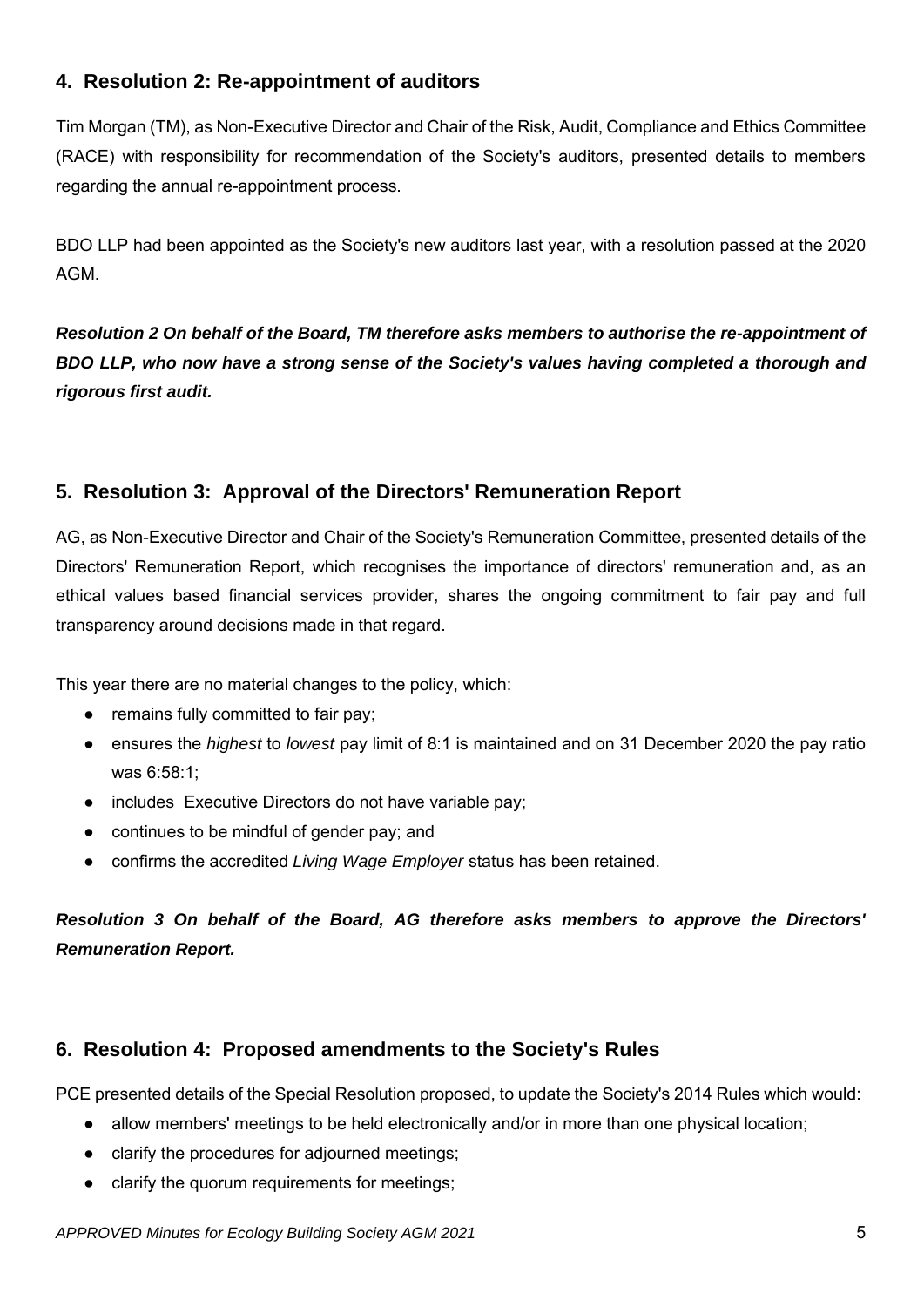- improve the requirements regarding giving notice of meetings in the event of disruption to postal services; and
- reflect the requirements of The Mental Health (Discrimination) Act 2013.

# *Resolution 4 On behalf of the Board, PCE therefore asks members to approve the amendment to the Society's Rules.*

### **7. Resolution 5: Re-election of Directors**

PCE presented details of the three Directors seeking re-election this year:

- *Resolution 5.1 seeks the re-election of Andrew John Gold;*
- *Resolution 5.2 seeks the re-election of Steven John Round; and*
- *Resolution 5.3 seeks the re-election of Vincent Damian Smith.*

On behalf of the Board, PCE recommended the three Directors to the members for re-election.

### **8. Voting Results**

DSD, as the Society's Company Secretary, advised that members' AGM voting had raised **£650** for the environmental charity **Trees for Cities** and presented the voting results as follows:

*Resolution 1: To receive the Annual Report and Accounts for year ended 31.12.2020* For 1,482 / Against 12 / Withheld/spoilt 22. *Resolution 1 was therefore carried.*

*Resolution 2: To re-appoint BDO LLP as the Society's auditors* For 1,407 / Against 54 / Withheld/spoilt 53 *Resolution 2 was therefore carried.*

*Resolution 3: To approve the Directors' Remuneration Report for year ended 31.12.2020* For 1,379 / Against 76 / Withheld/spoilt 62 *Resolution 3 was therefore carried.*

*Resolution 4: To approve the amendments to the Rules of the Society* For 1,397 / Against 46 / Withheld/spoilt 58

*Resolution 4 was therefore carried.*